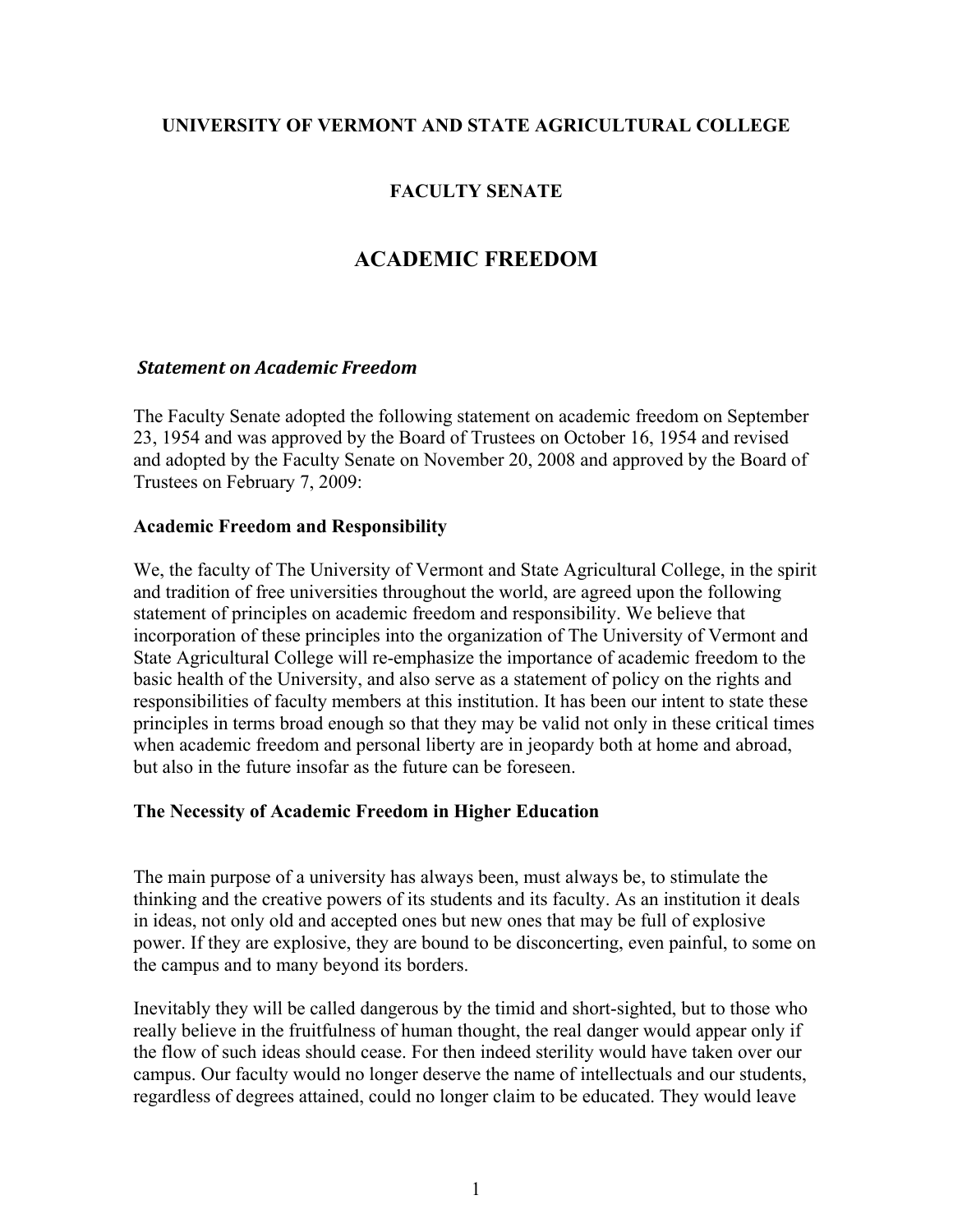our campus accustomed only to the commonplace, satisfied with the mediocre, ignorant or afraid of ideas which catch fire.

Academic freedom is therefore not solely a right or privilege of the faculty but is the fulfillment of the obligation on the part of the university to provide an atmosphere in which intellectual growth may take place.

#### **Academic Freedom and Special Responsibilities of Faculty Members**

We subscribe to the 1940 Statement of Principles on Academic Freedom of the American Association of University Professors which provides:

- a. Faculty are entitled to full freedom in research and in the publication of the results, subject to the adequate performance of their other academic duties; but research for pecuniary return should be based upon an understanding with the authorities of the university.
- b. Faculty are entitled to freedom in the classroom in discussing their subject, but they should be careful not to introduce into their teaching controversial matter which has no relation to their subject.
- c. Faculty are citizens, members of a learned profession, and officers of the university. When they speak or write as citizens, they should be free from institutional censorship or discipline, but their special position in the community imposes special obligations. As scholars and educational officers, they should remember that the public may judge their profession and their institution by their utterances. Hence, they should at all times be accurate, should exercise appropriate restraint, should show respect for the opinions of others, and should make every effort to indicate that they are not speaking for the university.

In addition, there are recognized qualifications which must be attained and maintained before the privilege of being a member of the academic profession can be considered a permanent one: satisfactory performance as a teacher, scholarship, and high moral standards.

#### **Responsibility of the Institution to the Faculty**

The University must defend tenaciously the right of its members to think and express their thoughts freely and to make those choices within the law guaranteed to every citizen. This includes the right of dissent since any democratic institution ceases to merit the name democratic when this fundamental right is denied. Never is this duty more imperative than in those unhappy times when the public opinion of the community would restrain or curtail the free play of ideas. The universities, whose roots extend back into the centuries, have a tradition and duty to maintain an independence of judgment in the face of public opinion.